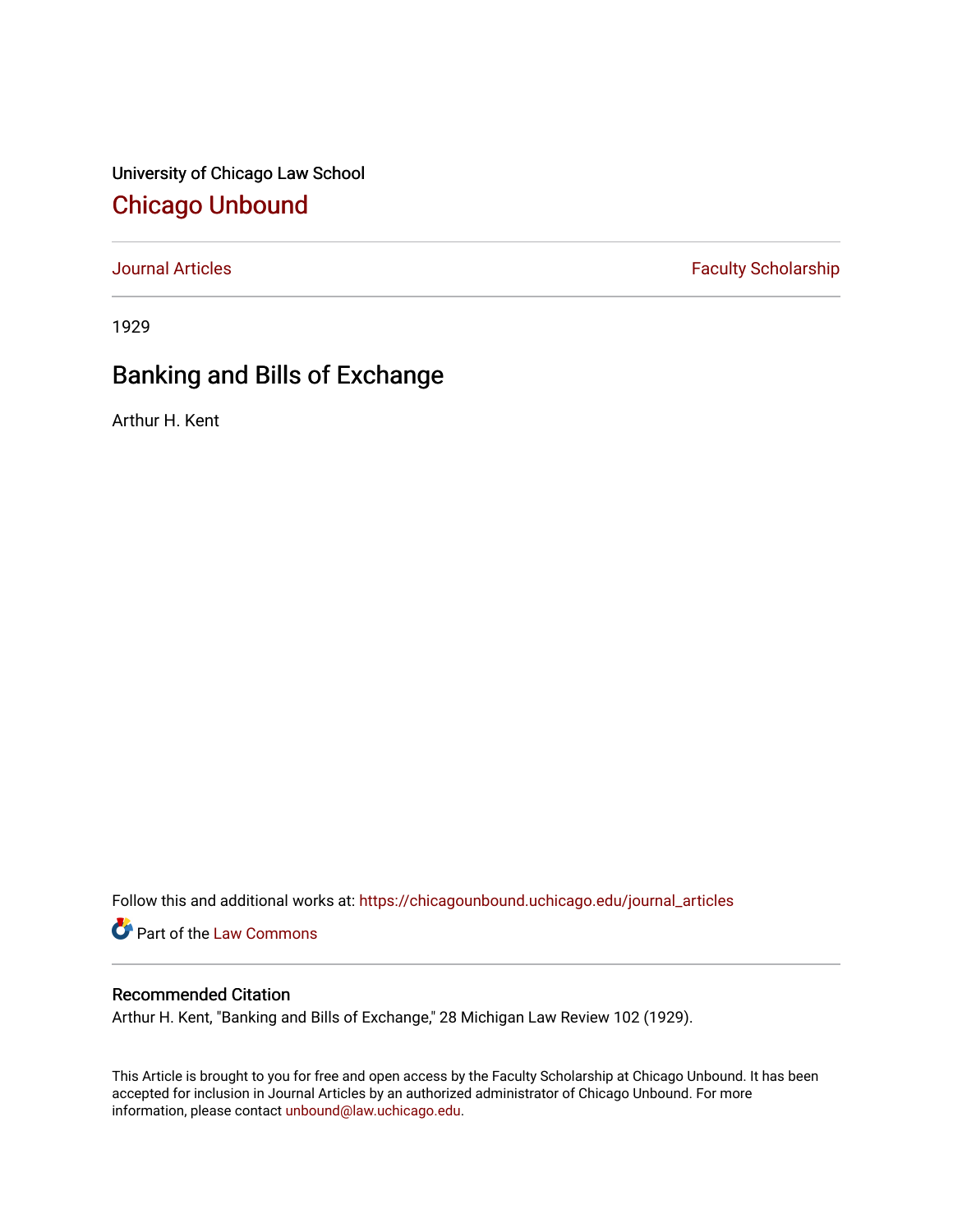Part I consists mainly of cases dealing with procedural devices for raising questions of law--demurrers, motions in arrest of judgment, motions for new trial, etc. This part has been designated"The Appellate Record." Motions to direct verdicts have received special treatment, but ordinary instructions to juries have been given scant notice. It would seem that this very important procedure should be treated separately along with the other methods of raising questions of law.

Part II deals with the declaration or complaint in the various forms of common-law actions; Part III, with parties; and Part IV, with pleadings in the action,--pleas and replications. Part V has to do with the enforcement of judgments.

Separate chapters deal with joinder of plaintiffs and defendants, but there is no special treatment of joinder of causes. Joinder of parties and causes should be treated together where practicable.

The book contains many interesting historical notes, and a number of very useful forms. A complete appellate record is given in the appendix.

The reviewer doubts that this re-arrangement of material will solve the difficult problem of teaching first-year procedure. It is confessedly experimental and the result of the experiment will be watched with interest.

W. W. B.

BANKING AND BILLS OF EXCHANGE. By John Delatre Falconbridge, K.C.,<br>Dean of the Osgoode Hall Law School. Toronto. Fourth edition. To-Dean of the Osgoode Hall Law School, Toronto. Fourth edition. ronto: Canada Law Book Company, Limited. 1928. Pp. lxi, 98o.

The eminent Dean **of** Osgoode Hall in his delightful preface to this edition wittily observes that if the present book has not reached a state of maturity, it has at least attained the age of majority. The first edition was published in i9o7. The second and third editions appeared in 1913 and i924 respectively, following the usual decennial revision of the Bank Act in **1913** and **i923.** The occasion for the present edition is the issue of the Revised Statutes of Canada, 1927, chapters of which contain the Bank Act and the Bills of Exchange Act. This revision resulted in some changes of sectionnumbers in the Bank Act and minor changes in the headings of some groups of sections in the Bills **of** Exchange Act. It has thus been the settled policy of the author to render his work of maximum value to bench and bar by keeping it as nearly as possible up-to-date.

No alterations of moment in the general structure or arrangement of the book have been made by the fourth edition. Following the preface and table of contents appears a list of authors cited in the book, a list of abbreviations of Canadian and certain American reports and legal publications, and a complete table of cases. An adequate index is provided in the back of the book. The text is divided into three parts. First, there is an introductory chapter dealing with the influence of usage and the reception of the law merchant and the common law of England throughout Canada and of the French law in Quebec. Much interesting information is given relative to peculiarities of Quebec law and procedure. Then follows Book I containing twenty-eight chapters devoted to Banking and the Bank Act. Book II containing twentyseven chapters deals with the law of negotiable instruments and the Bills of Exchange Act.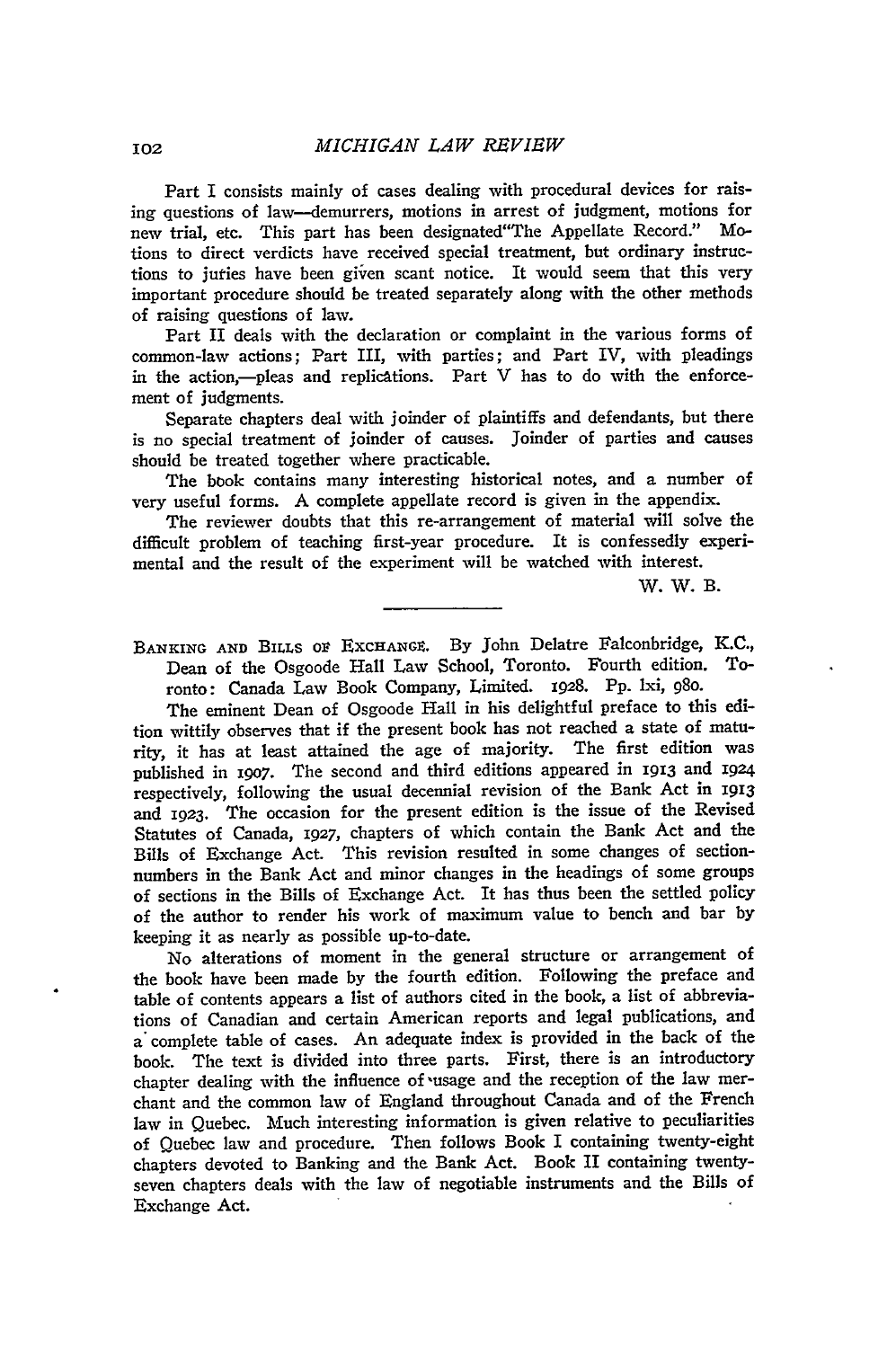The author's method of treatment is simple. He begins Book I with a few introductory remarks regarding the scope of the Bank Act and the extent of the exclusive legislative authority of the Parliament of Canada in this field under the British North America Act. He then passes to a consideration of the text of the Bank Act, which is printed in large type section by section. After each section appears a statement, often quite detailed, of its legislative history and its purpose. The author thei discusses the important cases construing the section or dealing with various problems which have arisen in connection therewith. Numerous footnotes contain extensive citations to English and Canadian cases, books and articles. A chapter is devoted to schedules of the Bank Act, another to clearing houses, which chapter also contains the rules of the Canadian Bankers' Association respecting clearing houses as approved by the Treasury Board, and two others deal with currency and legal tender in Canada and with dominion notes.

A very similar method is followed in Book II in the analysis of the Bills of Exchange Act. The usefulness of this part of the book is enhanced by the fact that the author has taken pains to point out the differences between the Canadian Act on the one hand the British Act and the American Negotiable Instruments Law on the other. He also indicates the points wherein the Act has departed from the rules of the law merchant. Since there is a certain amount of overlapping between some sections, particularly in the Bank Act, this method inevitably leads to a certain amount of repetition in the author's learned discussions. Such repetition is justified, however, in a book written primarily as a reference work for practitioners, since it is convenient to be able to find under any given section a full discussion of the problems raised by that section or else a cross-reference to the place in the book where such discussion may be found.

Assuming this to be the chief purpose of the book, it must be conceded that Dean Falconbridge has done his work well. He has provided a clear and reasonably concise restatement of the Canadian law on banking and negotiable instruments as contained in the statutes and cases. To attorneys, whether Canadian or American, who have occasion to work in these fields this book no doubt has been and will continue to be of great practical value. It is not meant to infer that the author has done no more than to state the law as he finds it to exist. On the contrary he has been quick to detect and point out ambiguities, contradictions and other defects in the statutes. Amendments are suggested, for instance, to more than twenty-five sections of the Bills of Exchange Act. Moreover, the book contains many acute observations as to the wisdom of various sections in the light of their practical operation. Our point is that these criticisms are largely incidental to a statement of the law as it is. The reader, while fully appreciating the many merits of this book, is quite apt to feel that the great industry and fine scholarship which it manifests, if directed to a constructively critical and creative study of the law of negotiable instruments, might have produced a work of more permanent significance and value.

The most important new feature introduced by the present edition is a chapter devoted to the conflict of laws aspects of bills and notes. This chapter contains a convincing argument for the proposition that the conflict of laws section in the Bills of Exchange Act, despite the good intentions of their